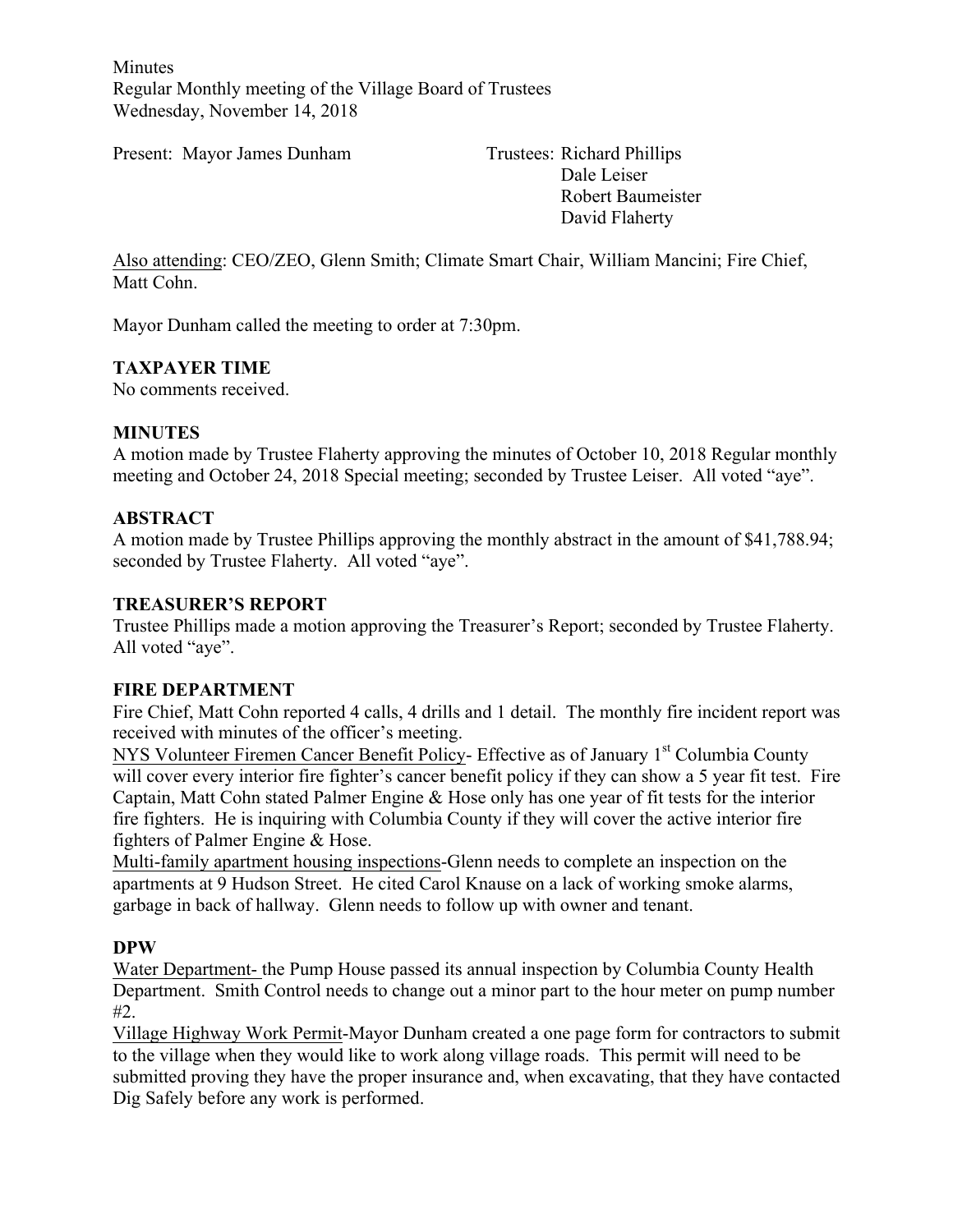### **CODE ENFORCEMENT OFFICER**

The CEO/ZEO's monthly report was received with 6 permits issued and \$1,550.00 of fees collected.

19 Rothermel Ave- Glenn issued a follow up violation to have all the property violations corrected by the end of November if not the village will need to bring them to court.

Zombie Properties Ordinance- Glenn stated the legislation is state sponsored and he would like the Village to consider adopting.

Emergency Access Systems-The village's fire company does not want to act on the policy.

## **TREES**

12 Broad Street-the village will request NYSDOT to remove the trees in front of 12 Broad Street due to the wires.

# **TRAFFIC CALMING STUDY**

The Village of Kinderhook Board of Trustees in conjunction with the New York State Police and the Columbia County Sheriff's Office does hereby declare Monday, November 19<sup>th</sup> through Sunday, November 25<sup>th</sup>, Village of Kinderhook Vehicle and Pedestrian Safety Week. A daily safety tip will be sent by email blast to the residents supporting safety week.

# **ALBANY HUDSON ELECTRIC TRAIL**

The Greenway held an informational meeting proposing a revision to the trail route at the intersection of Rt. 9 and Main Street Valatie. Several commented that a traffic signal needs to be placed at the Main St/Rt 9 intersection.

Maintenance Agreement-The village attorney is clarifying a few insurance questions in preparation of the village signing the maintenance agreement.

Village of Kinderhook HRVG Cooperative Agreement for taking of parcel form Samascott's-The cooperative agreement has been signed and the village has submitted and has been reimbursed for the legal expenditures concerning the trail. All future expenditures on behalf of the trail will be submitted on a quarterly basis for reimbursement.

Monroe Co Case to give Village Board authorization for actions for taking from Samascott's-

The following Resolution was proposed and seconded:

Resolution by: Mayor James Dunham;

Seconded by: Trustee David Flaherty.

WHEREAS, the Village of Kinderhook has been approached by the Greenway

Conservancy for the Hudson River Valley, Inc., (Greenway) in regards to the acquisition and

placement of a portion of the Empire State Trail system, specifically the Albany Hudson Electric

Trail (AHET Trail) within the Village of Kinderhook; and

WHEREAS, the Village of Kinderhook Board of Trustees has examined the plan for the

trail and reviewed possible trail locations; and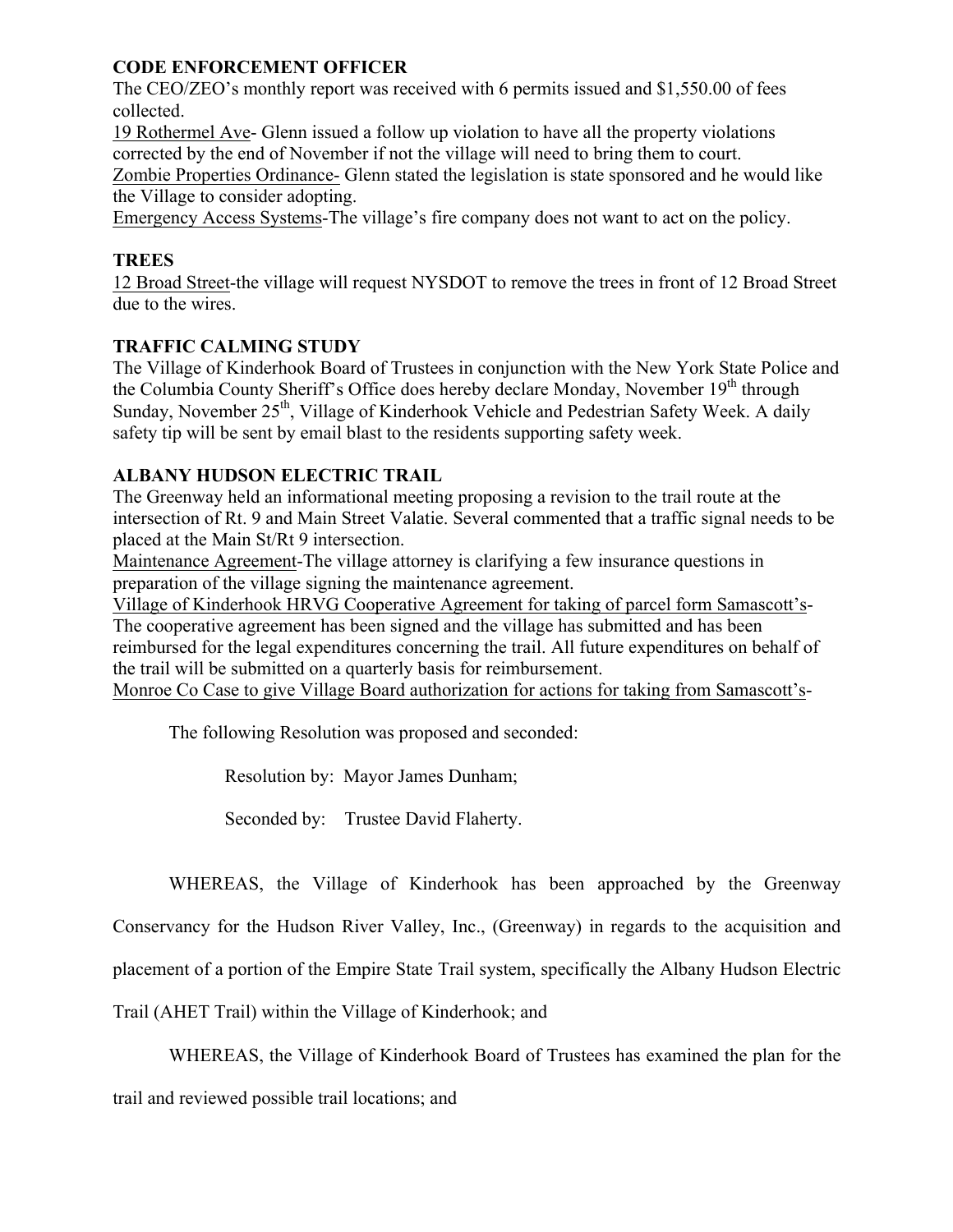WHEREAS, the trail requires the acquisition of land from Samascott Orchards and the development of that parcel for trail use, and such a project could be deemed subject to the Code of the Village of Kinderhook for subdivision and review of the trail use; and

WHEREAS, the Village Board has made a determination after the application of the balancing of public interest test as set forth by the New York Court of Appeals within Matter of County of Monroe v. City of Rochester, 78 N.Y.2d 338 (N.Y. 1988), that the acquisition of lands and the use of said lands for the proposed AHET trail should be exempt from the requirements of the Code of the Village of Kinderhook and any formal review by the Village of Kinderhook Planning Board and Zoning Board of Appeals, a copy of the findings of the Board are attached hereto and made part hereof; and

WHEREAS, to ensure public comment and participation in the decision the Village Board conducted a public hearing and accepted comment from the public as well as received consultation and comment from the members of the Village of Kinderhook Planning Board and consulted with the Chairman of the Zoning Board of Appeals regarding the proposed trail;

NOW, THEREFORE, BE IT RESOLVED that the Village Board has determined that acquisition and use of lands within the Village of Kinderhook for the AHET Trail is in the best interest of the Village, and therefore exempt from the Code of the Village of Kinderhook; and

Upon question of the foregoing Resolution, the following Board members voted "Aye" in favor of the Resolution:

Mayor James Dunham;

Trustee Richard Phillips;

Trustee Dale Leiser;

Trustee Robert Baumeister; and

Trustee David Flaherty.

The following Board members voted "No" in opposition

thereto: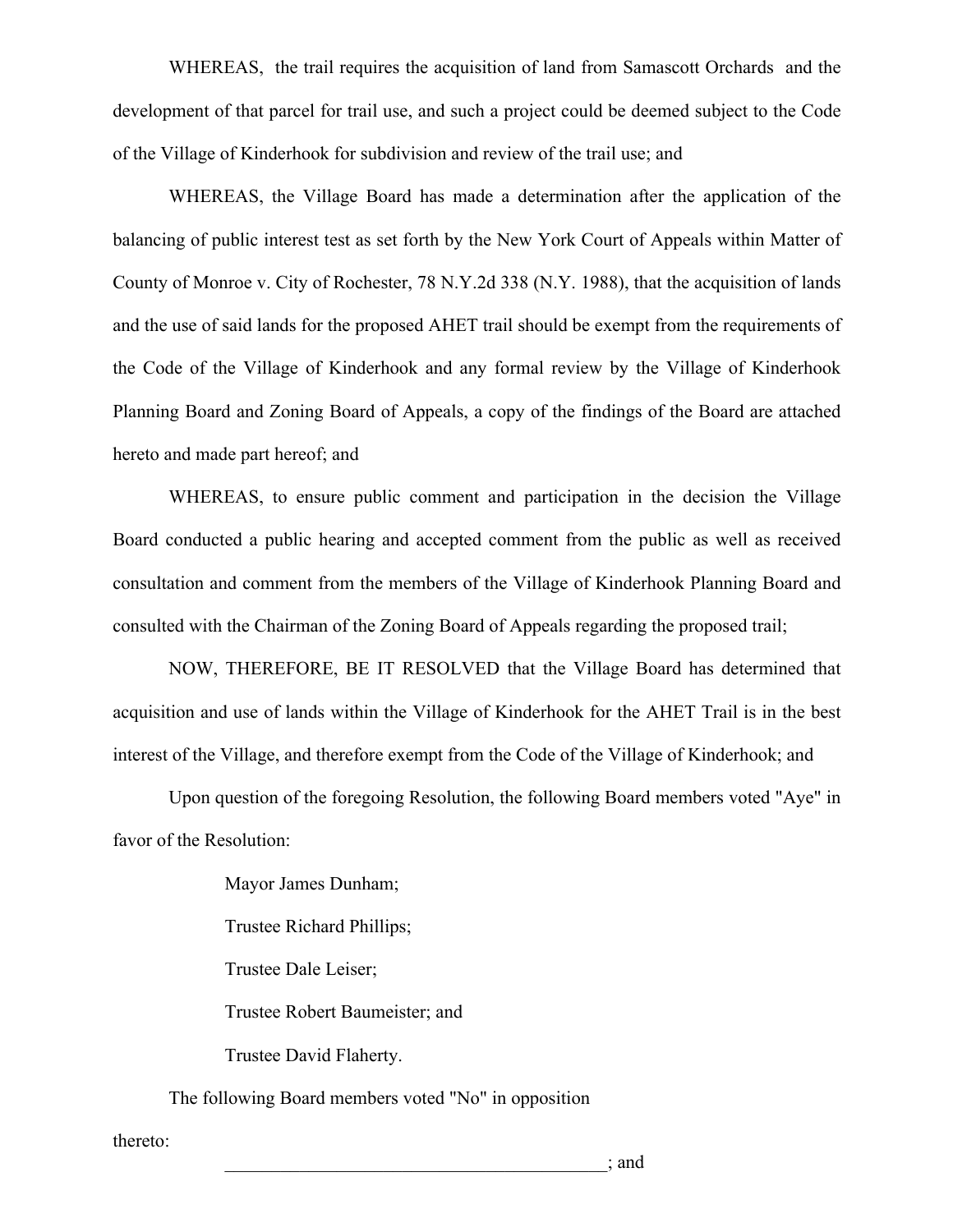The Resolution having been approved by a majority of the Village Board, the same was

declared duly adopted by the Mayor of the Village of Kinderhook.

 $\mathcal{L}_\text{max}$  and  $\mathcal{L}_\text{max}$  and  $\mathcal{L}_\text{max}$  and  $\mathcal{L}_\text{max}$ 

## **CLIMATE SMART COMMUNITIES TASK FORCE**

The task Force did not meet in November.

VILLAGE SOLAR: To date the task force has not heard from Juan Quinones of Sun Dog regarding the village's conversion to solar power for its buildings. Task force member Aileen Leventon has agreed to contact additional potential providers.

EVC Station Status: The equipment for installation has been received and is at the village DPW garage.

### **WILLIAM STREET RT. 9 TO MAIDEN LANE**

TGW Consulting Group submitted the application for grant funding with the New York State Infrastructure. The village is awaiting an award notification due in December.

### **ZONING BOARD**

The meeting was cancelled no new business submitted.

### **PLANNING BOARD**

The board met and approved the site plan for the expansion of the Samascott's Farm Market kitchen.

#### **HISTORIC PRESERVATION COMMISSION**

The Commission met and approved a sign for the new business at 11 Chatham Street, Saisonnier will be selling beer, cheese and Sundries.

## **KINDERHOOK MEMORIAL LIBRARY**

During the annual Candlelight night the library is holding a ceremony for their grand opening of the libraries expansion. A Proclamation was made by Mayor Dunham declaring December 14, 2018 as Kinderhook Memorial Library Day; seconded by Trustee Phillips. All voted "aye".

#### **ECONOMIC DEVELOPMENT DIRECTOR**

The EDC Director's monthly report was received.

Netherlands Sister City- Renee is working on ideas for Dutch heritage week. A discussion on the best week to hold Dutch Heritage week; if it should be in the spring with the tulips in bloom or the same week when the Mayor of Buren was here. Mayor Dunham will discuss with Renee. Local Waterfront Revitalization and the Hudson River Valley Greenway grant – The village was awarded a \$10,000 grant from Hudson River Valley Greenway. This was a joint grant applied for by the Village of Valatie and the Village of Kinderhook. The village of Kinderhook is the lead agency. The Recreational will be credited with \$2,500 for in-kind services with the remainder \$7,500 be divided between the two villages to provide the \$10,000 local match. Vacant Structures-A sample policy on ways to address vacant structures was given to the board to review.

Candle light Night-Trustee Phillips would like to purchase a banner to be placed on the bandstand to advertise Candlelight Night. He will obtain a price and send an email to the village board for final approval.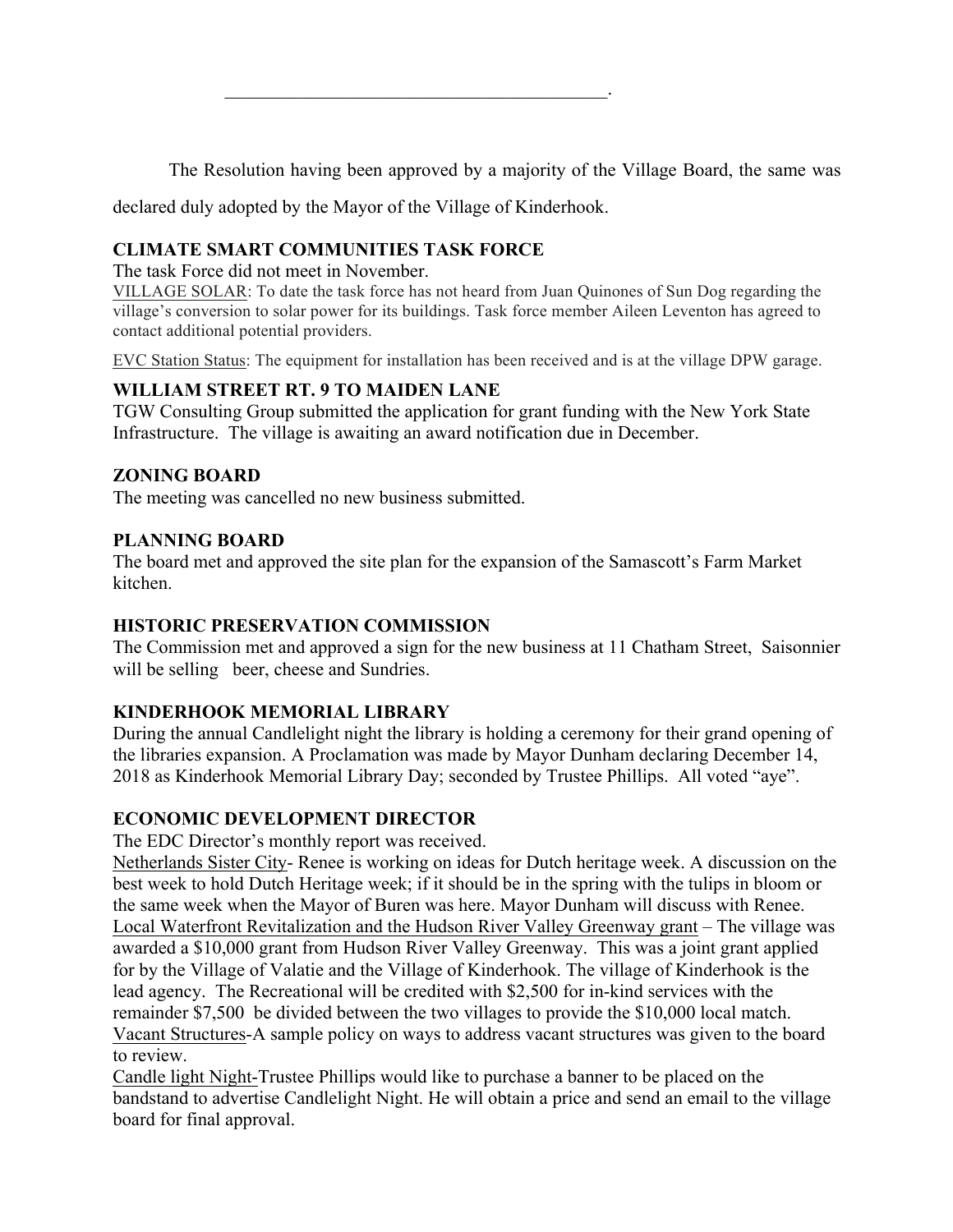## **NYSDOT**

NB Rt 9 restriction to use of parking lane at traffic sign as right turn lane-Mayor Dunham will call Tom Story to inquire of the status on restricting the parking lane.

# **VILLAGE HALL**

Van Buren Hall Committee-The committee is temporarily on hold.

Back Stairway-Trustee Flaherty spoke with Todd Siemers from S&S Fabrication concerning his start date to replace the back emergency stair case. The village will need to limit the amount of people in the village hall blocking the stairs until they are replaced.

Exterior masonry-Lance Glenn is on the third side of the village hall working to the front of the building as he is repointing the brick. In addition to the brick work he was requested to address the entrance of the village hall to keep the water away from the building. He will also repoint the window sill to the alarm room with assistance from the village DPW.

Speaker system-The new PA system worked very well for Judge Dellehunt during the Halloween Festivities. The village will keep the new speaker system and will purchase a stand for outside use.

Backlighting for the parking behind the village hall-Trustee Flaherty will meet with the HPC Commission to discuss if approval from the HPC is required for the lighting of the rear of the village hall.

Village Hall lift-Simmons Elevator is scheduled to repair the lift tomorrow. Concern of having a panic bar installed and having an alarm report to a central station was discussed.

IT Contract-the village received a quote from GovConnection for the software subscription for the firewall. The village can choose a one year subscription for \$779.24, a two year \$934.41 and three year subscription \$1,068.38 for the firewall. A motion made by Trustee Flaherty to purchase the three year subscription for monetary reason; seconded by Trustee Phillips. All voted "aye".

Outside village hall lighting- Trustee Flaherty submitted a sample light fixture to the HPC for the front entrance of the village hall. The village hall is Italianate style building. HPC member Randall Dawkins proposed an Italianate style light that goes with the scale, size and type of period of the building. Trustee Leiser noted the proposed lighting is to large for the entrance of the building. A motion made by Trustee

Phillips upon approval of the lights by the HPC the village will accept their decision and allow the installation; seconded by Trustee Flaherty. All voted:

Mayor Dunham "aye"

Trustee Phillips "aye"

Trustee Flaherty "aye"

Trustee Leiser "nay"

Trustee Baumeister "nay"

## GARBAGE

The village is having a lot of issues with the new garbage man not getting out of the truck to remove the lids of the garbage cans. He is using the claw of the truck to squeezes and shakes the top off causing the tops to crack. he fees for garbage removal in the next contract are expected to increase significantly as there is no market for recyclables. Recyclables will become garbage.

## **UNPAID WATER, SEWER & TAX BILLS**

Water, Sewer, and Village taxes bills- Outstanding water \$6,325.39; outstanding sewer \$6,105.00; outstanding taxes\$16,152.87.

## **WASTE WATER COLLECTION**

Meter at Pump station-the reading at the sewer pump station is down.